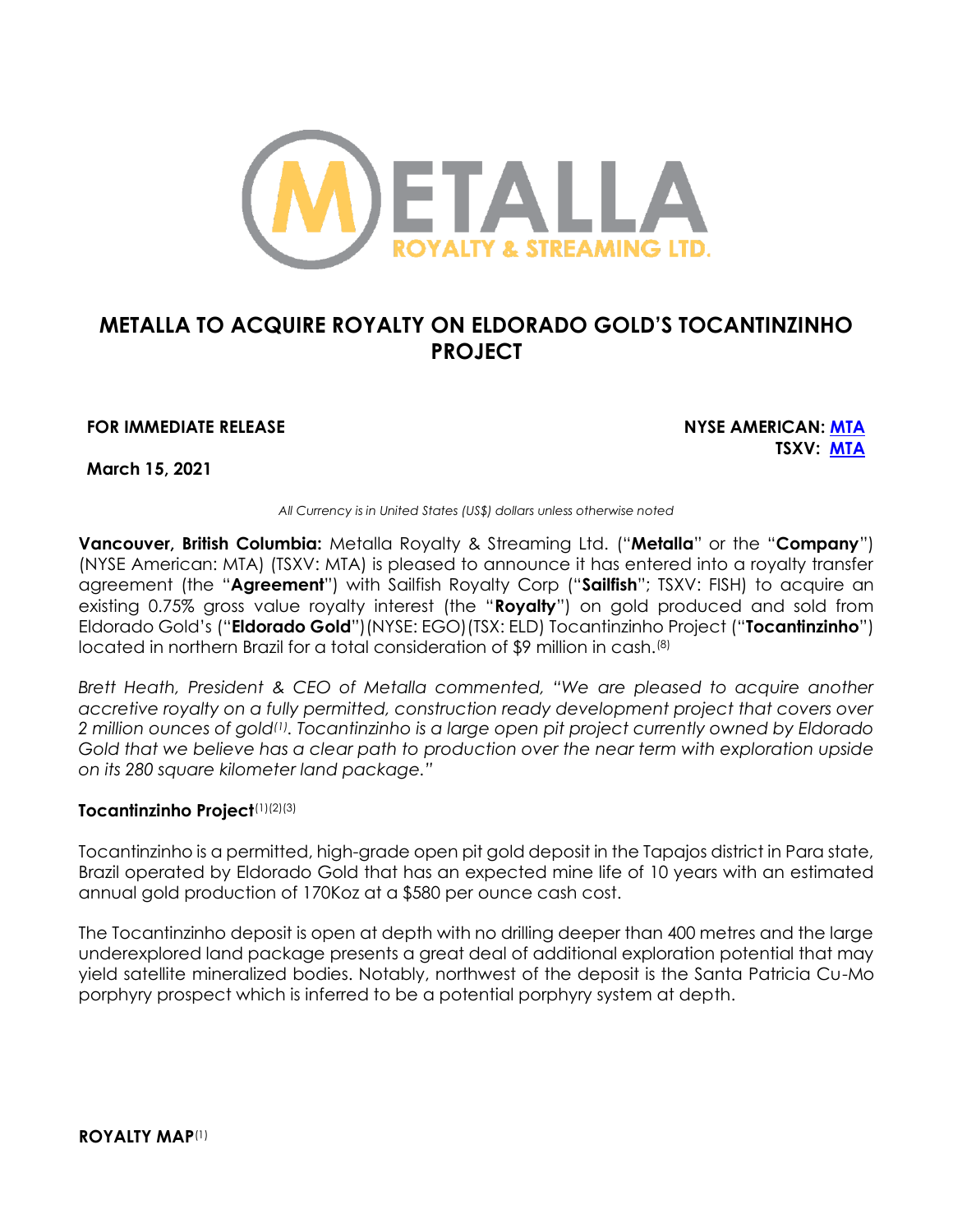

The royalty property covers the full extent of the Tocantinzinho project with 28,275 hectares of the land package surrounding the deposit, which includes part of the aforementioned Santa Patricia prospect. The Agreement is subject to customary closing conditions and the transaction is expected to close by March 19, 2021.

## **Tocantinzinho Reserve & Resource Estimate** (1)(2)(3)(4)(5)(6)(7)

| <b>Reserve &amp; Resource Estimate</b>    |               |       |       |  |
|-------------------------------------------|---------------|-------|-------|--|
|                                           | <b>Tonnes</b> |       | Gold  |  |
|                                           | (000's)       | (g/t) | (Koz) |  |
| <b>Proven Reserves</b>                    | 17,007        | 1.52  | 831   |  |
| <b>Probable Reserves</b>                  | 21,898        | 1.35  | 950   |  |
| <b>Proven &amp; Probable Reserves</b>     | 38,905        | 1.42  | 1,781 |  |
|                                           |               |       |       |  |
| <b>Measured Resources</b>                 | 17,529        | 1.51  | 849   |  |
| Indicated Resources                       | 28,486        | 1.29  | 1,180 |  |
| <b>Measured &amp; Indicated Resources</b> | 46.015        | 1.37  | 2,029 |  |
| Inferred Resources                        | 600           | 0.9   |       |  |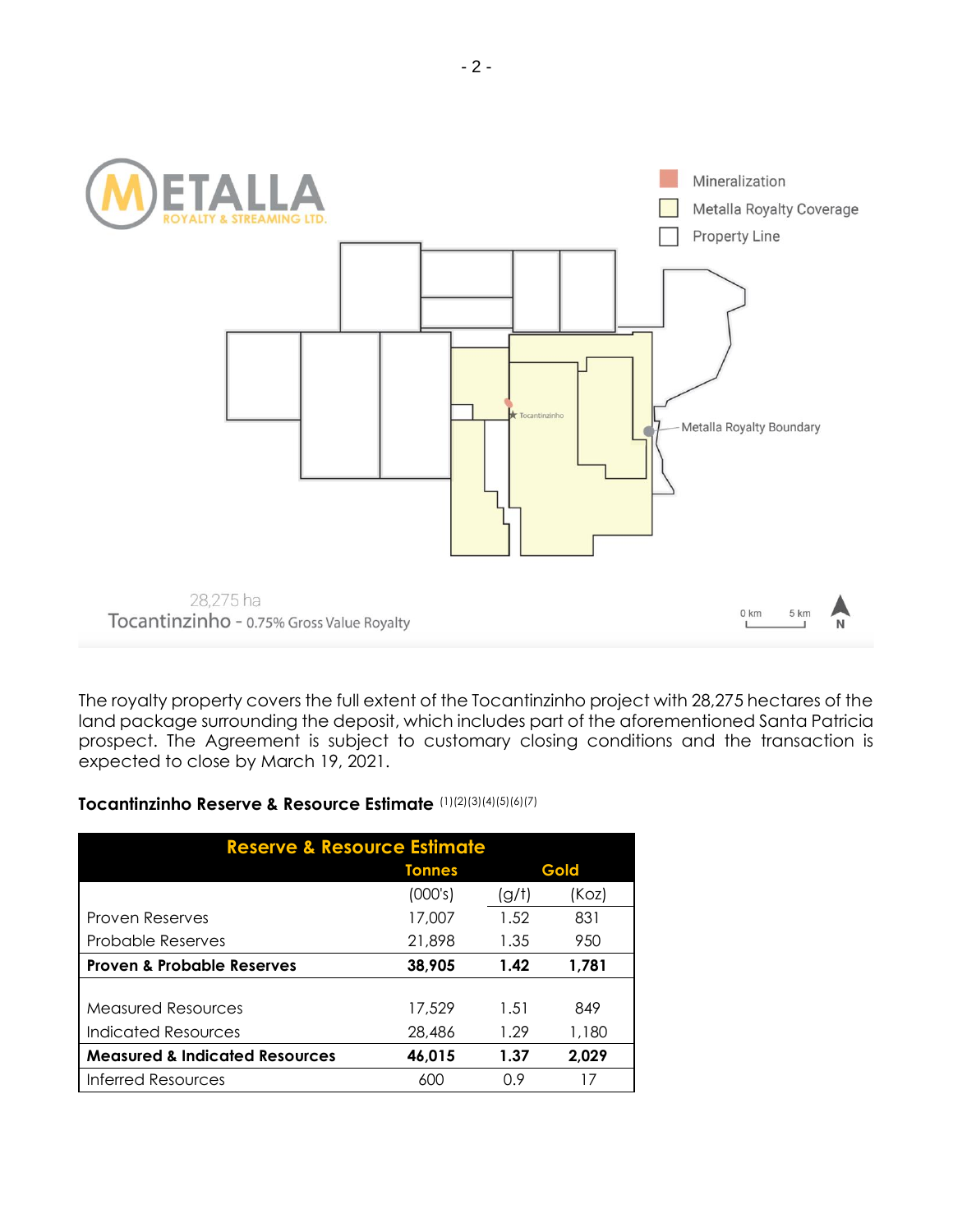## **QUALIFIED PERSON**

The technical information contained in this news release has been reviewed and approved by Charles Beaudry, geologist M.Sc., member of the Association of Professional Geoscientists of Ontario and the Ordre des Géologues du Québec and a consultant to Metalla. Mr. Beaudry is a Qualified Person as defined in National Instrument 43-101, *Standards of Disclosure for Mineral Projects.*

#### **ABOUT METALLA**

Metalla was created for the purpose of providing shareholders with leveraged precious metal exposure by acquiring royalties and streams. Our goal is to increase share value by accumulating a diversified portfolio of royalties and streams with attractive returns. Our strong foundation of current and future cash-generating asset base, combined with an experienced team, gives Metalla a path to become one of the leading gold and silver companies for the next commodities cycle.

For further information, please visit our website at [www.metallaroyalty.com.](http://www.metallaroyalty.com/)

## **ON BEHALF OF METALLA ROYALTY & STREAMING LTD.**

signed "Brett Heath"

## **CONTACT INFORMATION**

## **Metalla Royalty & Streaming Ltd.**

Brett Heath, President & CEO Phone: [604-696-0741](tel:604-696-0741) Email: [info@metallaroyalty.com](mailto:info@metallaroyalty.com)

Kristina Pillon, Investor Relations Phone: 604-908-1695 Email: [kristina@metallaroyalty.com](mailto:kristina@metallaroyalty.com)

Website: [www.metallaroyalty.com](http://www.metallaroyalty.com/)

*Neither the TSXV nor it's Regulation Services Provider (as that term is defined in the policies of the Exchange) accept responsibility for the adequacy or accuracy of this release.* 

Notes:

- (1) For details on the estimation of mineral resources and reserves, including the key assumptions, parameters and methods used to estimate the Mineral Resources and Mineral Reserves, Canadian investors should refer to the NI 43-101 Technical Reports for Tocantinzinho filed on www.sedar.com and the [Eldorado Gold Annual Information Form Dated March 30, 2020.](http://d18rn0p25nwr6d.cloudfront.net/CIK-0000918608/fbad7905-08f2-41b4-b066-5d32473c7b77.pdf)
- (2) Se[e Eldorado Gold Tocantinzinho Landing Page](https://www.eldoradogold.com/assets/operations-and-projects/south-america/projects/tocantinzinho/default.aspx)
- (3) See technical report prepared by Eldorado Gold titled "Updated NI 43-101 Technical Report Tocantinzinho Project" dated June 21, 2019 and filed on SEDAR on August 9, 2019 and [Eldorado](https://www.eldoradogold.com/news-and-media/news-releases/press-release-details/2020/Eldorado-Gold-Releases-Updated-Reserve-and-Resource-Statement/default.aspx)  [Gold Reserve & Resource Update dated December 2, 2020](https://www.eldoradogold.com/news-and-media/news-releases/press-release-details/2020/Eldorado-Gold-Releases-Updated-Reserve-and-Resource-Statement/default.aspx)
- (4) Numbers may not add due to rounding.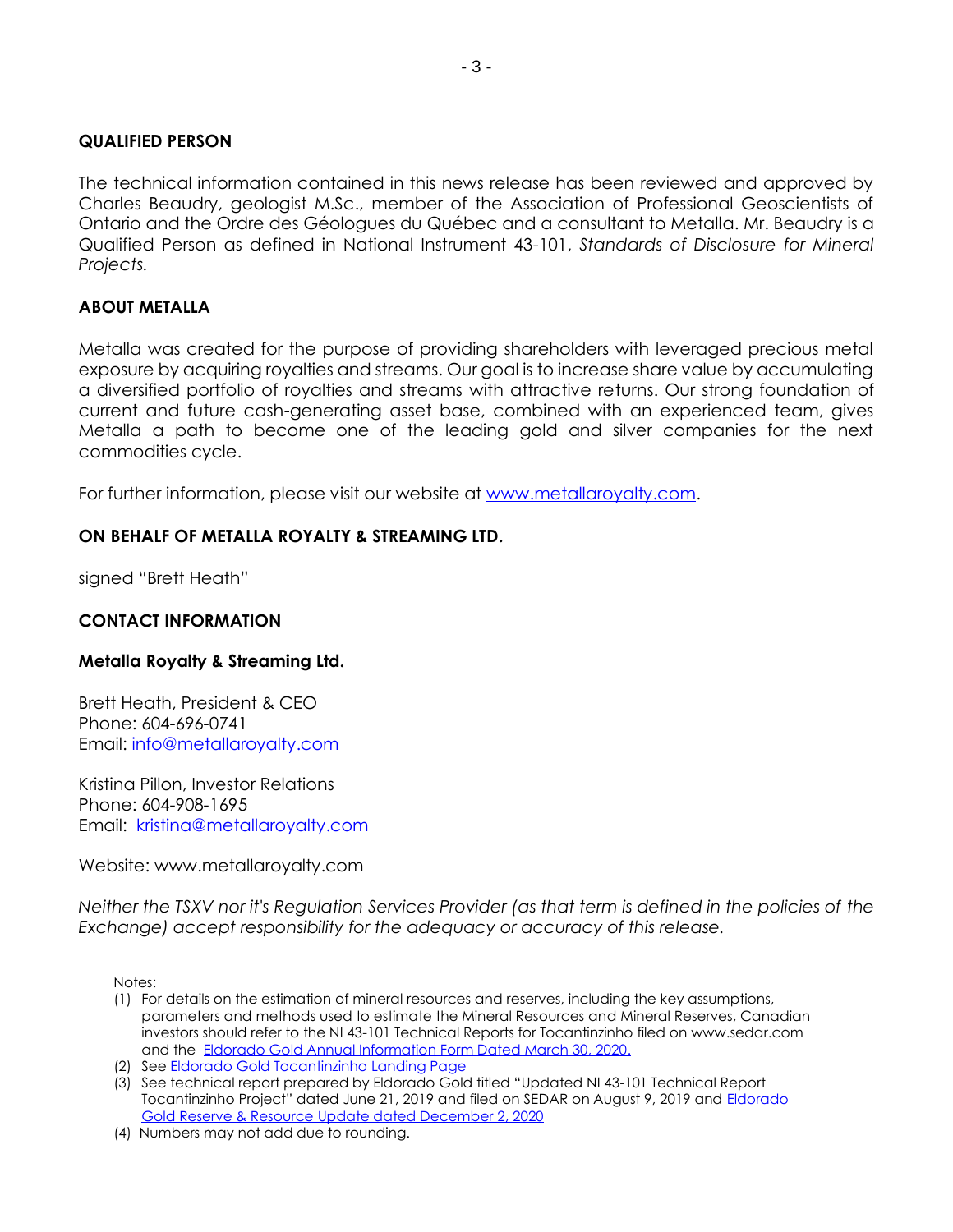- (5) Mineral resources which are not mineral reserves do not have demonstrated economic viability.
- (6) Mineral resources are inclusive of mineral reserves.
- (7) Total M&I resource grade was back calculated using the following formula (sum of ounces \* 31.1035 / sum of tonnage)
- (8) The transfer price will be \$6 million delivered upon closing and \$3 million sixty days thereafter and reflects a post buy down interest of the up to 3.5% royalty. Eldorado Gold has consented to the transfer of the Royalty as required by the Royalty Agreement.

#### *TECHNICAL AND THIRD-PARTY INFORMATION*

*Except where otherwise stated, the disclosure in this press release relating to Tocantinzinho is based on information publicly disclosed*  by the owners or operators of this property and information/data available in the public domain as at the date hereof and none of *this information has been independently verified by Metalla. Specifically, as a royalty holder, Metalla has limited, if any, access to the property subject to the Royalty. Although Metalla does not have any knowledge that such information may not be accurate, there can be no assurance that such third party information is complete or accurate. Some information publicly reported by the operator may relate to a larger property than the area covered by Metalla's Royalty interest. Metalla's royalty interests often cover less than 100% and sometimes only a portion of the publicly reported mineral reserves, mineral resources and production of a property.*

*Unless otherwise indicated, the technical and scientific disclosure contained or referenced in this press release, including any references to mineral resources or mineral reserves, was prepared in accordance with Canadian National Instrument 43-101 ("NI 43- 101"), which differs significantly from the requirements of the U.S. Securities and Exchange Commission (the "SEC") applicable to U.S. domestic issuers. Accordingly, the scientific and technical information contained or referenced in this press release may not be comparable to similar information made public by U.S. companies subject to the reporting and disclosure requirements the SEC.*

*"Inferred mineral resources" have a great amount of uncertainty as to their existence and great uncertainty as to their economic and*  legal feasibility. It cannot be assumed that all or any part of an inferred mineral resource will ever be upgraded to a higher category. *Historical results or feasibility models presented herein are not guarantees or expectations of future performance.*

#### *CAUTIONARY NOTE REGARDING FORWARD-LOOKING STATEMENTS*

*Often, but not always, forward-looking statements can be identified by the use of words such as "plans", "expects", "is expected", "budgets", "scheduled", "estimates", "forecasts", "predicts", "projects", "intends", "targets", "aims", "anticipates" or "believes" or variations (including negative variations) of such words and phrases or may be identified by statements to the effect that certain actions "may", "could", "should", "would", "might" or "will" be taken, occur or be achieved. Forward-looking statements and*  information include, but are not limited to, statements with respect to the closing of the proposed transaction, its accretive nature, *commencement of commercial production at Tocantinzinho, future exploration, development, production, recoveries, cash flow, mine life, costs, other anticipated or possible future developments at Tocantinzinho and the properties on which the Company currently holds royalty and stream interests or relating to the companies owning or operating such properties; current and potential future estimates of mineral reserves and resources, the future value of the Company's stock on the stock exchanges; the completion of the closing conditions of the Agreement; the expected closing date of the transaction; and the Company's potential to become a leading gold and silver company. Forward-looking statements and information are based on forecasts of future results, estimates of amounts not yet determinable and assumptions that, while believed by management to be reasonable, are inherently subject to significant business, economic and competitive uncertainties, and contingencies. Forward-looking statements and information are subject to various known and unknown risks and uncertainties, many of which are beyond the ability of Metalla to control or predict, that may cause Metalla's actual results, performance or achievements to be materially different from those expressed or implied thereby, and are developed based on assumptions about such risks, uncertainties and other factors set out herein, including but not limited to: the risk that the parties may be unable to satisfy the closing conditions for the contemplated transactions or that the transactions may not be completed; risks associated with the impact of general business and economic conditions; the absence of control over mining operations from which Metalla will purchase precious metals or from which it will receive stream or royalty payments and risks related to those mining operations, including risks related to international operations, government and environmental regulation, delays in mine development, construction and operations, actual results of mining and current exploration activities, conclusions of economic evaluations and changes in project parameters as plans are refined; problems related to the ability to market precious metals or other metals; industry conditions, including commodity price fluctuations, interest and exchange rate fluctuations; interpretation by government entities of tax laws or the implementation of new tax laws; regulatory, political or economic developments in any of the countries where properties in which Metalla holds a royalty, stream or other interest are located or through which they are held; risks related to the operators of the properties in which Metalla holds a royalty or stream or other interest, including changes in the ownership and control of such operators; risks related to global pandemics, including the novel coronavirus (COVID-19) global health pandemic, and the spread of other viruses or pathogens; influence of macroeconomic developments; business opportunities that become available to, or are pursued by Metalla; reduced access to debt and equity capital; litigation; title, permit or license disputes related to interests on any of the properties in which Metalla holds a royalty, stream or other interest; the volatility of the stock market; competition; future sales or issuances of debt or equity securities; use of proceeds; dividend policy and future payment of dividends; liquidity; market for securities; enforcement of civil judgments; and risks relating to Metalla potentially being a passive foreign investment company within the meaning of U.S. federal tax laws; and the other risks and uncertainties disclosed under the heading "Risk Factors" in the Company's most recent annual information form, annual report on*